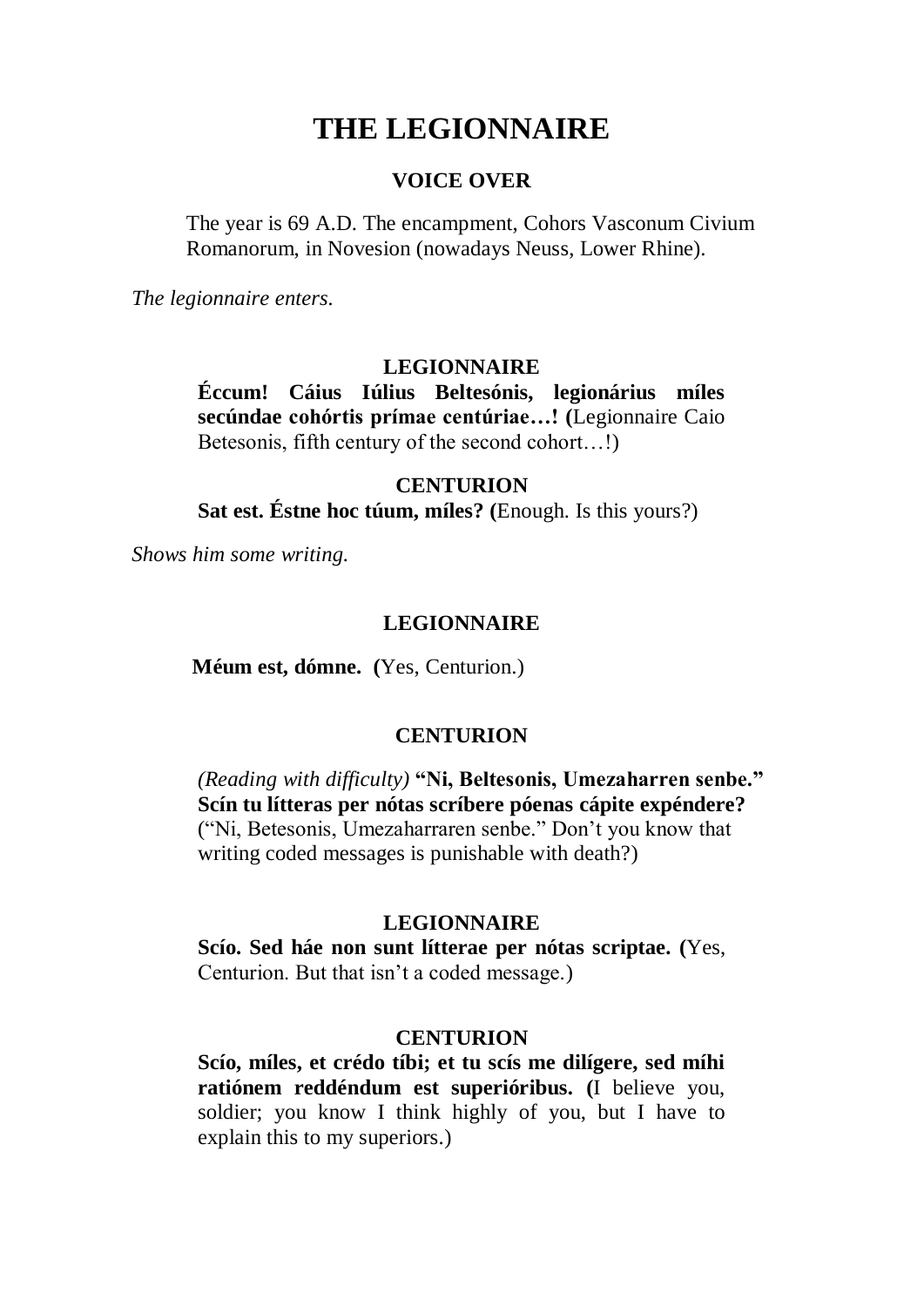# **LEGIONNAIRE Significant "Ego, Beltesónis, Umézaris filius…" (**It means "I, Beltsonis, Umezar's son…")

## **CENTURION**

**Et quid? (**And?)

#### **LEGIONNAIRE**

**Príma vocábula sunt tántum. Germanórum bélla scriptúrus sum. Lingae Vasconum Primitiae! (**Those are just the opening words. I want to write about the Germanic Wars. First in basque language. )

*The centurion is astounded.* 

## **LEGIONNAIRE**

**Cáium Iulium Cáesarem veheménter cólo. Béllum éius Gállicum archetypum mihi est. (**I am a great admirer of Julius Caesar. His *Gallic Wars* is my model. )

### **CENTURION**

**At, miser fili mi, Cáius Iúlius Cáesar latíne scripsit! (**But, dear child, Julius Caesar wrote in Latin.)

## **LEGIONNAIRE**

**Scio equidem. (**Of course.)

#### **CENTURION**

**Febriculósum te esse mihi vídeor**, **fructus forte ex púgnae contentióne… (**I understand, this must be a passing fever brought on by the stress of battle…)

#### **LEGIONNAIRE**

**Non, Centúrio; iam duo mensis sunt cum in re laboro. (**No, Centurion, I have been working on it for two months.)

#### **CENTURION**

**Adhúc quáttuor vocábula tántum scripsísti. (**You only wrote four words.)